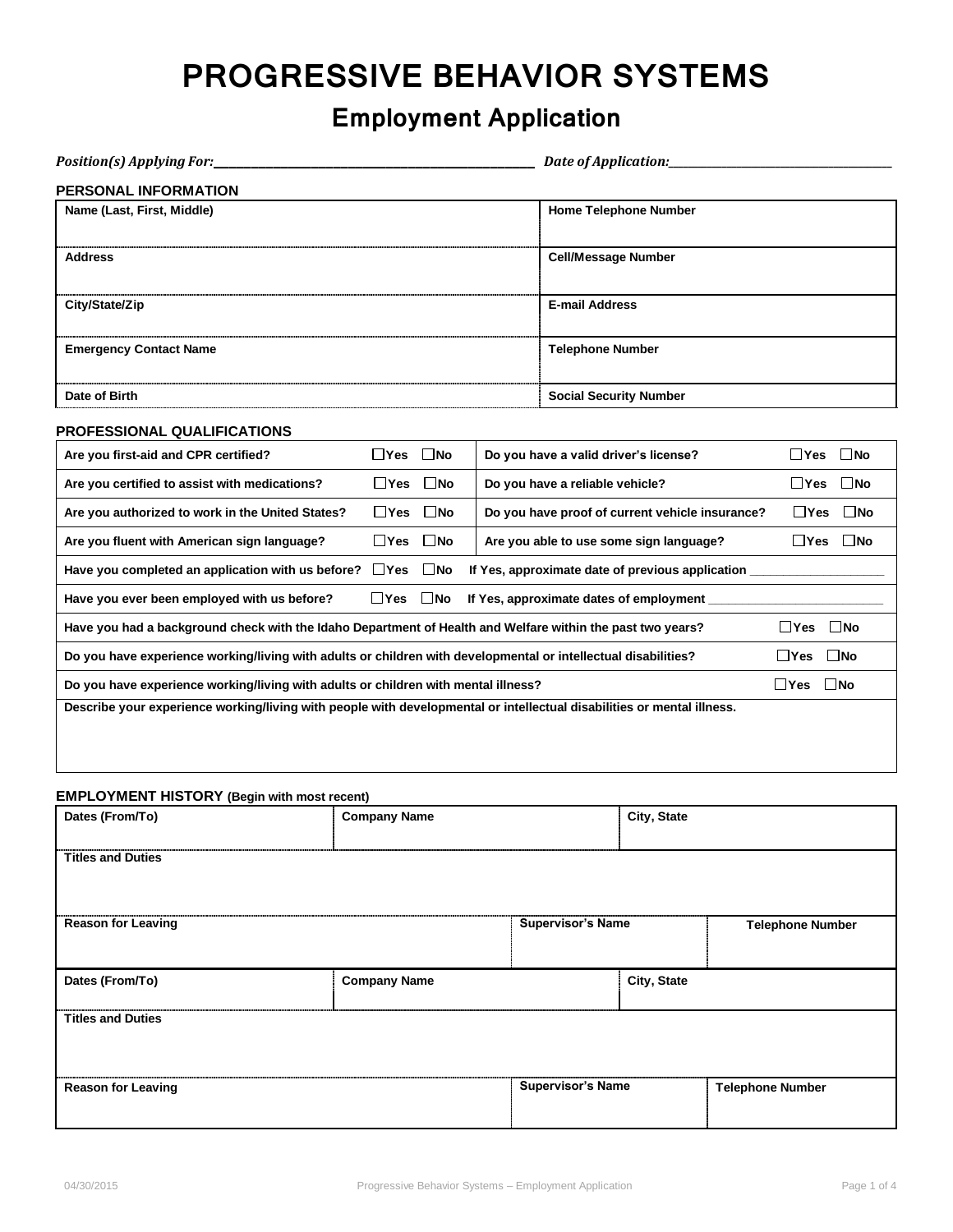| Dates (From/To)           | <b>Company Name</b> | City, State              |                         |  |
|---------------------------|---------------------|--------------------------|-------------------------|--|
|                           |                     |                          |                         |  |
| <b>Titles and Duties</b>  |                     |                          |                         |  |
|                           |                     |                          |                         |  |
|                           |                     |                          |                         |  |
| <b>Reason for Leaving</b> |                     | <b>Supervisor's Name</b> | <b>Telephone Number</b> |  |
|                           |                     |                          |                         |  |
|                           |                     |                          |                         |  |
|                           |                     |                          |                         |  |

### **EDUCATION/TRAINING**

| $\Box$ Yes $\Box$ No<br>Have you obtained a high school diploma or GED certificate? |                 |                |                                  |  |  |  |
|-------------------------------------------------------------------------------------|-----------------|----------------|----------------------------------|--|--|--|
| <b>School</b>                                                                       | Name & Location | Diploma/Degree | <b>Subject Of Specialization</b> |  |  |  |
| <b>College/University</b>                                                           |                 |                |                                  |  |  |  |
| <b>Specialized</b><br><b>Courses &amp; Training</b>                                 |                 |                |                                  |  |  |  |

### **MILITARY**

**Branch of Service:**

**Describe any military training received relevant to the position for which you are applying:** 

### **OTHER SPECIAL SKILLS, CERTIFICATES, OR TRAINING**

**List other specific skills, certificates or training you have:**

### **LEGAL HISTORY (A criminal history in itself does not necessarily disqualify an applicant from employment.)**

| Have you ever been arrested, cited, held, detained, or charged with a felony regardless of whether the charge was dropped, dismissed, plea |
|--------------------------------------------------------------------------------------------------------------------------------------------|
| $\Box$ Yes (please explain) $\Box$ No<br>bargained or found not quilty?                                                                    |
|                                                                                                                                            |
|                                                                                                                                            |
| Have you ever been arrested, cited, held, detained, or charged with a misdemeanor regardless of whether the charge was dropped,            |
| dismissed, plea bargained or found not quilty? $\Box$ Yes (please explain)<br>∏No                                                          |

### **REFERENCES (Give the names of three persons not related to you.)**

| <b>Name</b><br> | <b>Address</b> | <b>Telephone</b> | Occupation<br>. |
|-----------------|----------------|------------------|-----------------|
|                 |                |                  |                 |
|                 |                |                  |                 |
|                 |                |                  |                 |
|                 |                |                  |                 |
|                 |                |                  |                 |
|                 |                | .                |                 |
|                 |                |                  |                 |
|                 |                |                  |                 |
|                 |                |                  |                 |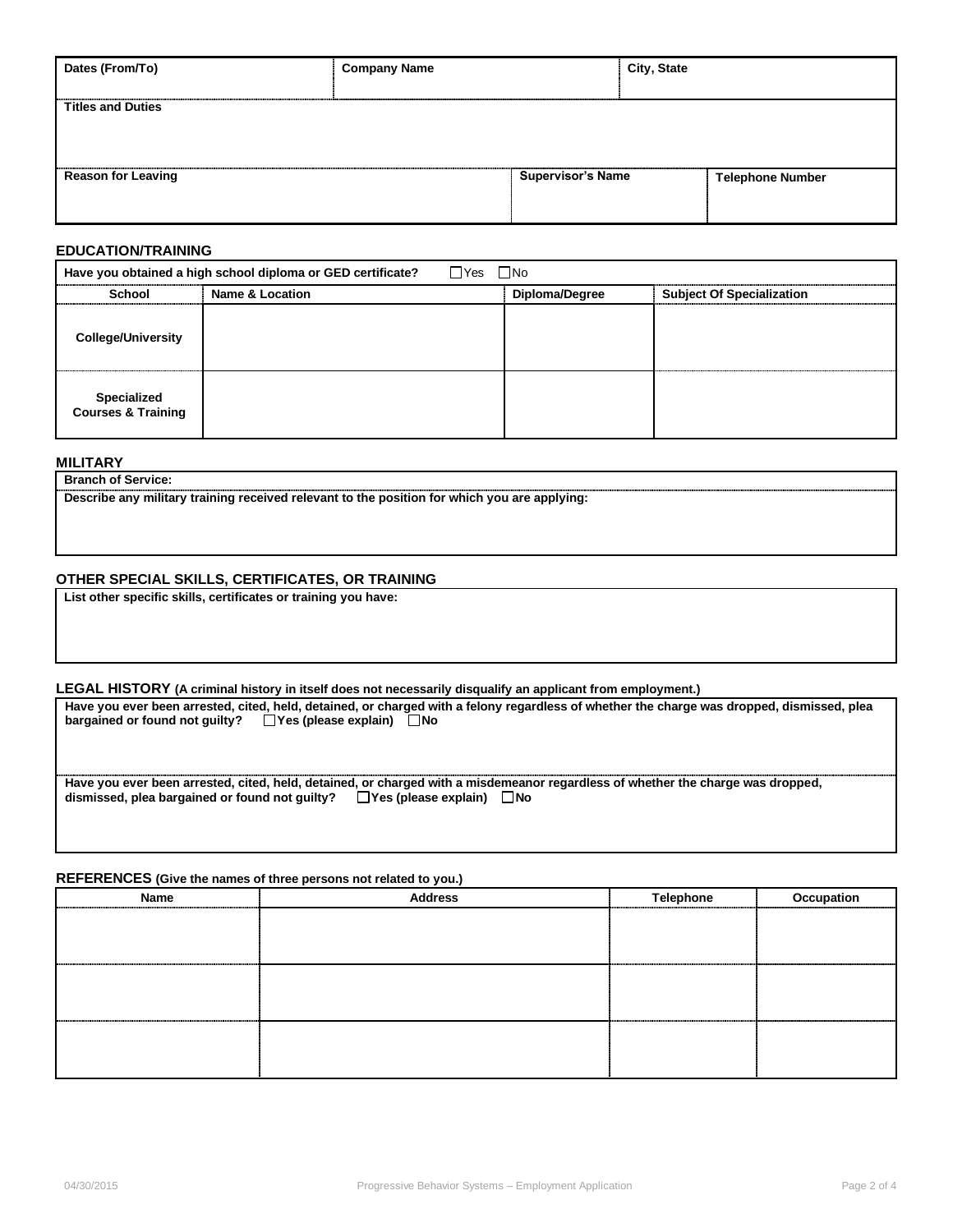# **PROGRESSIVE BEHAVIOR SYSTEMS**

### **Employee Scheduling**

Progressive Behavior Systems provides a variety of services to individuals with developmental or intellectual disabilities and/or mental health challenges. These services can include, but are not limited to 24 hour a day one on one supports, 24 hour a day group (2-3 individuals) supports and one on one hourly supports. An individual participant (person receiving services) may be authorized to receive more than one type of service provided by the agency. The agency has established specific shifts to meet the needs of the participants receiving 24 hour a day services. Hourly services are scheduled based on the needs of the participant.

The primary responsibility of the agency and each of its employees is to provide "protection from harm" for the participants receiving services at all times. The agency and by extension its employees are expected to provide the level of supervision and supports authorized in the participant's plan.

While the agency makes every effort to accommodate the employee's preferences, the agency reserves the right to schedule/place employees as needed to meet the participant's programmatic and/or safety needs. When possible the agency will attempt to give reasonable notice of changes in an employee's schedule or placement.

### **EMPLOYMENT PREFERENCES**

| Are you interested in full time or part time?                    | I FT.                | $\Box$ PT | Number of hours a week desired?                   |                      |
|------------------------------------------------------------------|----------------------|-----------|---------------------------------------------------|----------------------|
| Are you interested in a day shift (7 am-3 pm)?                   | $\Box$ Yes $\Box$ No |           | Are you interested in a swing shift (3 pm-11 pm)? | $\Box$ Yes $\Box$ No |
| Are you interested in a graveyard shift (11 pm-7 am)? $\Box$ Yes |                      | ⊟No       | Are you interested in working two shifts per day? | $\Box$ Yes $\Box$ No |
| My first choice of shift is:                                     |                      |           |                                                   |                      |
| Date available to start work?                                    |                      |           | Desired rate of pay?                              |                      |

### **EMPLOYMENT AVAILABILITY (List the times e.g. 7 am- 8 pm you are AVAILABLE to work EACH day)**

| Sunday<br>Monday<br>Tuesday                      |  |
|--------------------------------------------------|--|
| Wednesday<br>Thursday                            |  |
|                                                  |  |
|                                                  |  |
| Friday<br>Saturday<br>My preferred days off are: |  |
|                                                  |  |

### **GEOGRAPHIC PREFERENCES (Indicate ALL areas you are willing to travel to work by marking the "YES" box.)**

| <b>Boise</b>                                 | ∐Yes          | Meridian         | lYes  | Caldwell          | ∃Yes  |
|----------------------------------------------|---------------|------------------|-------|-------------------|-------|
| Eagle                                        | ∐Yes          | Kuna             | l Yes | <b>Twin Falls</b> | l Yes |
| <b>Garden City</b>                           | $\exists$ Yes | <b>Middleton</b> | l Yes | Rupert            | ⊿ Yes |
| <b>Star</b>                                  | ⊿ Yes         | <b>Nampa</b>     | l Yes | Jerome            | ∃Yes  |
| My first choice of geographic preference is: |               |                  |       |                   |       |

### **PARTICIPANT CHARACTERISTICS**

| Are you willing to work with adult participants?                                                                           | $\Box$ Yes $\Box$ No       | Are you willing to work with children participants? $\Box$ Yes $\Box$ No |          |          |
|----------------------------------------------------------------------------------------------------------------------------|----------------------------|--------------------------------------------------------------------------|----------|----------|
| Are you willing to work with male participants?                                                                            | $\square$ Yes $\square$ No | Are you with female participants?                                        |          | ∏Yes ∏No |
| Are you willing to work with participants who may be emotionally volatile, manipulative or physically aggressive?          |                            |                                                                          |          |          |
| Are you willing to work with participants who may require hands on assistance with activities of daily living?<br>∏Yes ∏No |                            |                                                                          |          |          |
| Are you willing to work with participants who may require physical assistance with transferring?                           |                            |                                                                          | ∏Yes ∏No |          |

### **EMPLOYEE OVERALL PREFERENCE**

| The most important preference factor is: $\Box$ Shift |  |  | □ Days off □ Geographic preference | $\Box$ Participant characteristics |
|-------------------------------------------------------|--|--|------------------------------------|------------------------------------|
|-------------------------------------------------------|--|--|------------------------------------|------------------------------------|